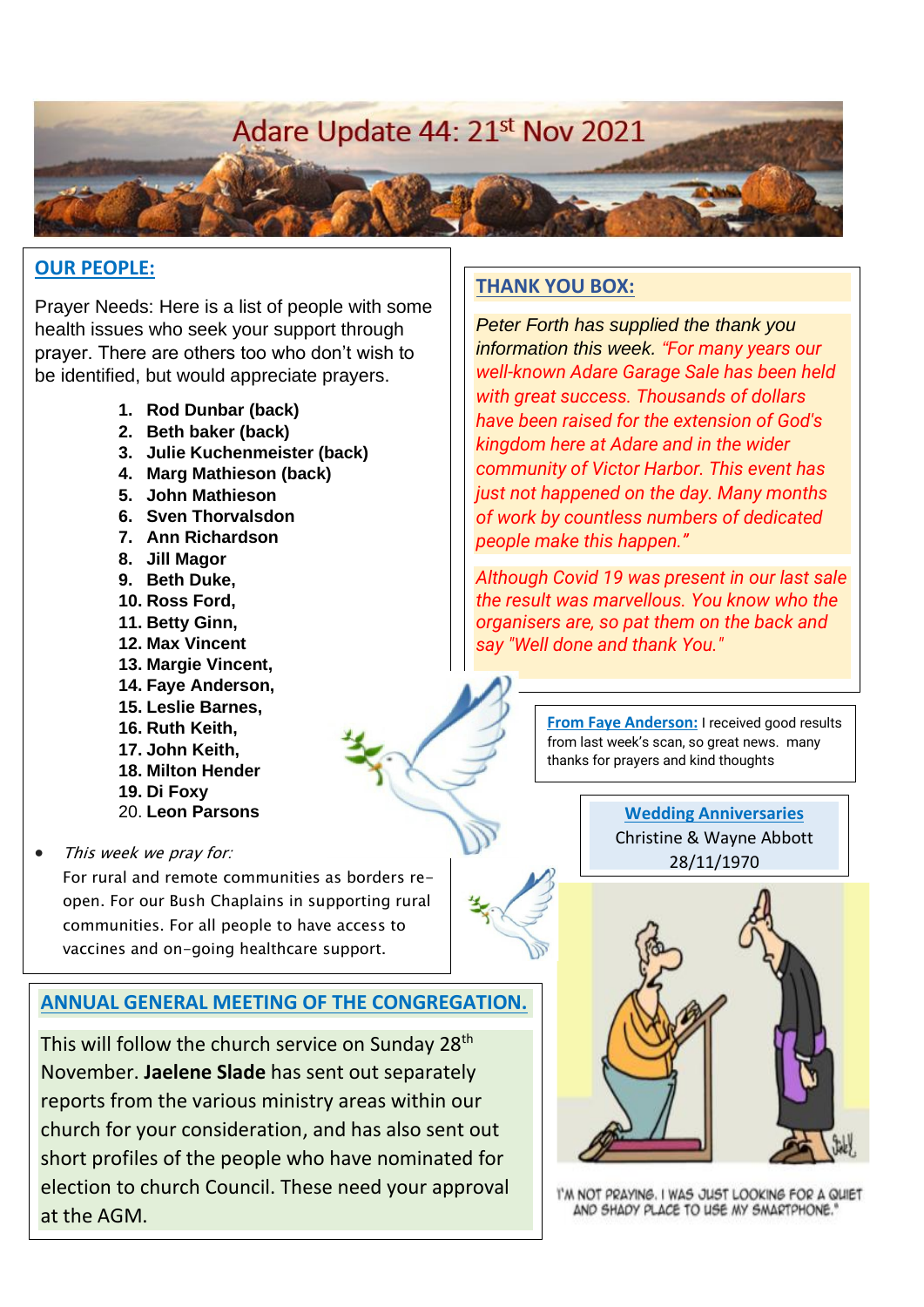| <b>RTHDA</b> |
|--------------|
|--------------|

| Dixon     | Rene          | 24/11 (99)    |
|-----------|---------------|---------------|
| Forth     | Marcia        | 25/11         |
| Dixon     | Christine     | 26/11         |
| Hender    | Wendy         | 26/11         |
| Mathieson | John          | 26/11         |
| Vincent   | <b>Margie</b> | 30/11<br>(80) |

# **PREACHING PLAN: 21st November:** Rev Trevor Klar (J Grear\*) # **28th November:** Peter Smithson (M Field\*) #

**5 th December:** Rev Trevor Klar (L Carbins\*)

**12th December:** Jim Hayward (J Grear\*)#

**19th December:** Rev Trevor Klar (A Craig\*) #

\* Worship leader # Morning Tea

#### **ADARE CHURCH GARAGE SALE:** Saturday, 23rd April 2022

With less than 6 months now until our sale. I would like to encourage any gardeners amongst you to begin potting, so that plants are well established by April. Any queries should be directed to Ann Richardson or Gloria Griffin.

Pauline Read has a friend who is very happy to make jam for our sale. If you have surplus fruit anytime, Pauline would be pleased to hear from you. Besides jam, we would also be grateful for jars of chutney etc to sell.

If you have goods to donate, they can be brought to the church on Thursday or Sunday mornings. If you would prefer

them to be picked up, please contact Bernice or Wally. We sell electrical items, bric-a-brac, Manchester, craft, toys, plants, books, jigsaws, games, CDs & DVDs, jewellery, pictures, hardware & some furniture.

Bernice Humphrys (Garage Sale Convenor)

# *MENS SHED DATES FOR YOUR DIARY: Sunday November 28th -*

Bunnings BBQ - put your name down on the board!! *Friday 10th December 2021 -*

Last day for 2021! The Shed is closing down for Christmas.

There'll be a special break up lunch produced by Christopher & his team for a mere \$10 / head.

*Saturday 11th December*

- Christmas Pageant

*Tuesday 11th January 2022* -

Shed reopening for 2022

## **ADMINISTRATION SUPPORT OFFICER: Part Time Fixed Term Vacancy.**

**Description: Adare Uniting Church is seeking to employ an Administrative Support Officer (6 hours p/w) to support the minister, office volunteers, and attend to the needs of the Church Office**.

This role has primary responsibility for supporting the minister and the church in matters of administration, document preparation, resources, implementation of effective office systems and the managing of office manuals and procedures in relation to the church administration.

The role requires someone with:-

- competency in all aspects of front office/receptionist duties,
- ability and flexibility to relate to and work with a wide range of people,
- capacity to manage and lead a team of volunteers to changing needs of position
- ability to manage work effectively and efficiently
- manage competing priorities and time constraints under limited supervision
- understanding of and empathy for the wide range of programmes offered by Adare Uniting Church

 $\overline{\phantom{a}}$  , understanding and competency in the use of technology in the model  $\overline{\phantom{a}}$ 

- good interpersonal and communication skills
- ability to display initiative.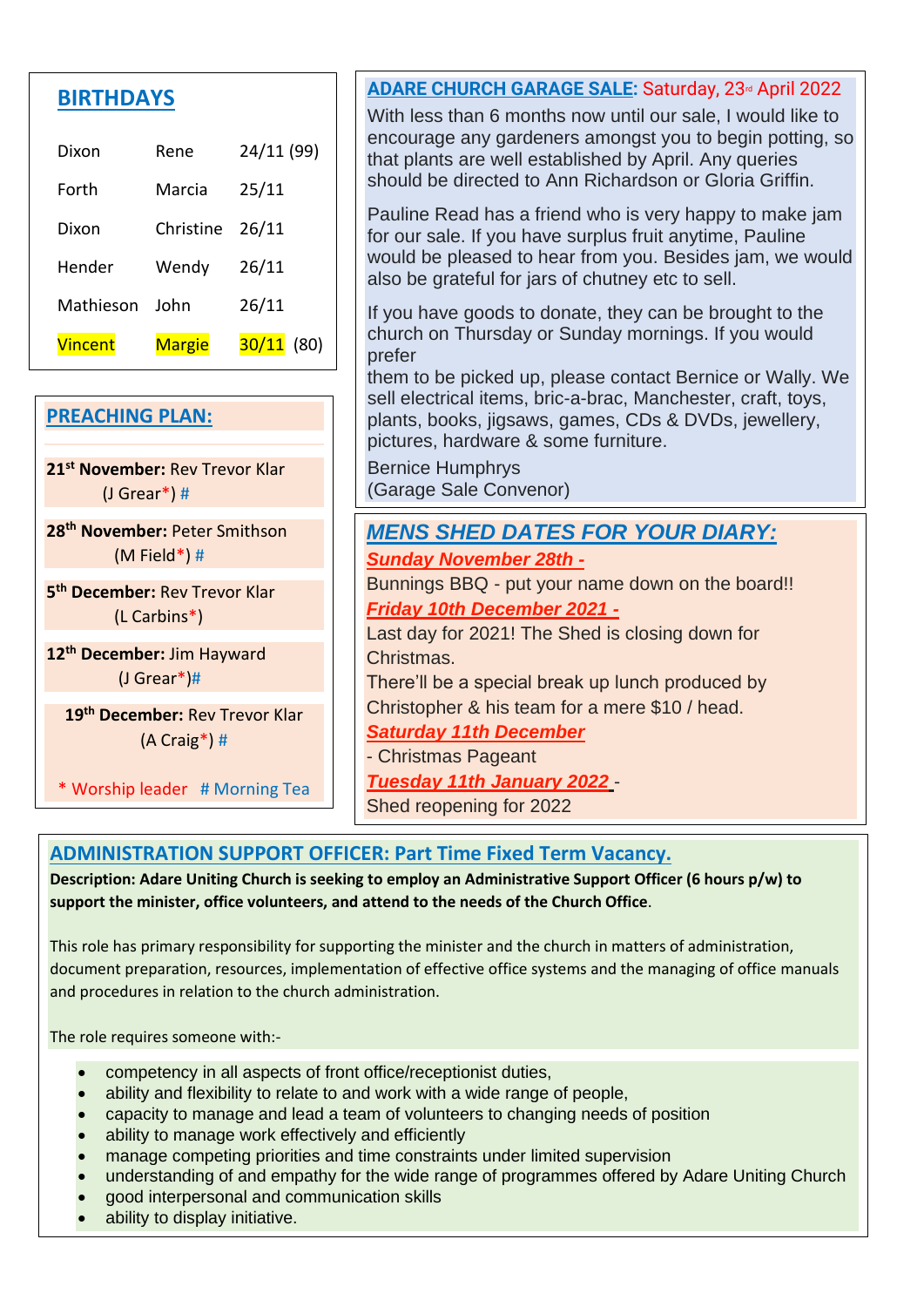- good interpersonal and communication skills
- ability to display initiative.
- understanding and competency in the use of technology in the modern office environment

## **Full position description and further information**:

- **Contact person:** Lorraine Carbins. By phone: 8552 7594 or 0414 727 754 By email: [bar.lor@bigpond.net.au](mailto:bar.lor@bigpond.net.au) **Application close date:** 1 December 2021





"He only got this job because of who his dad is."